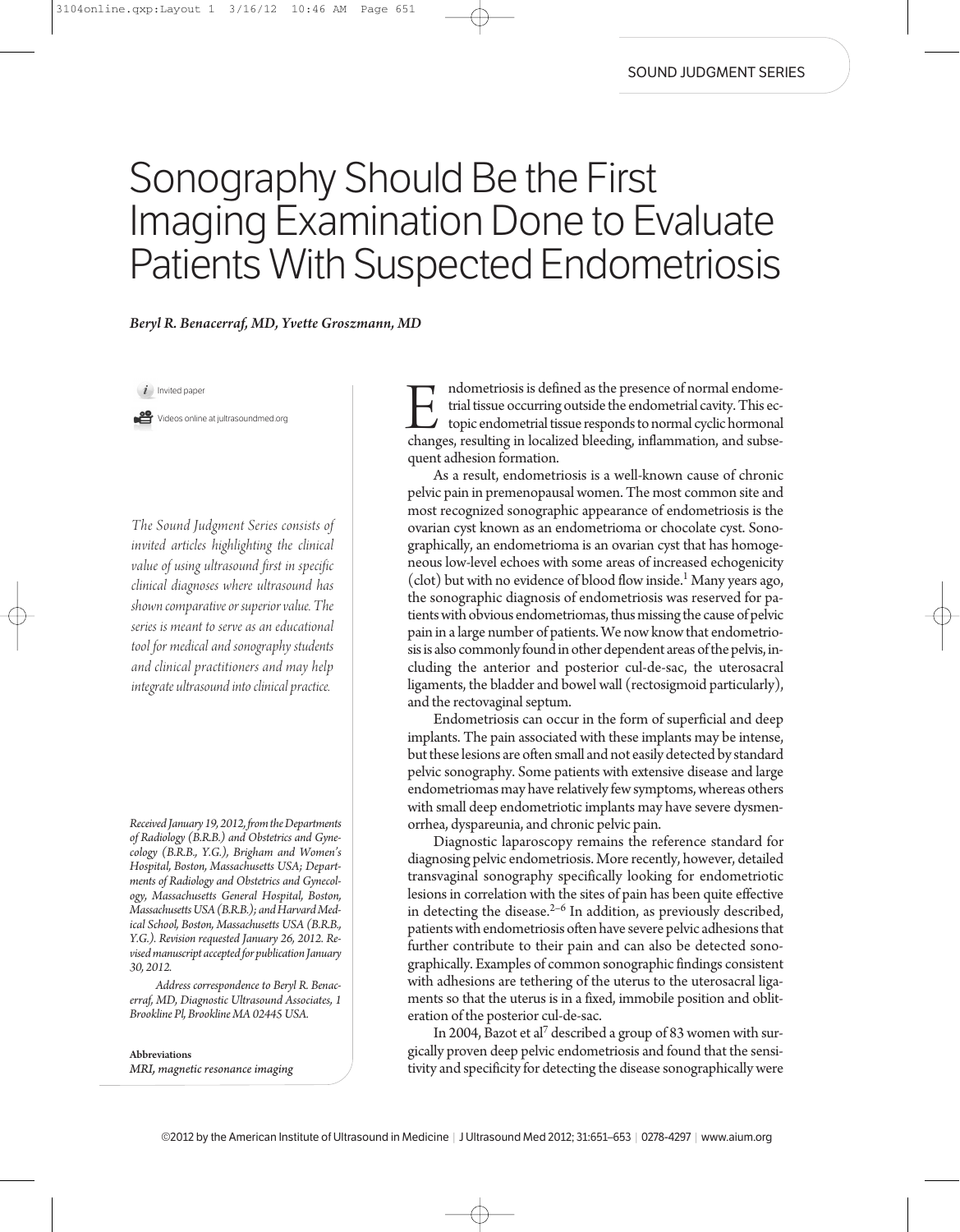78.5% and 95.2%, respectively. The sensitivity was best for intestinal and bladder disease and slightly less accurate for uterosacral and rectovaginal involvement. Since then, many studies have looked at the use of pain-guided transvaginal sonography to detect implants of deep endometriosis.8,9 In a systematic review and meta-analysis looking at the accuracy of transvaginal sonography for the detection of deep bowel endometriosis, Hudelist et al<sup>3</sup> found pooled estimates of sensitivity and specificity of 91% and 98%, respectively, with a positive likelihood ratio of 30.36 and a negative likelihood ratio of 0.09.

When comparing sonography and magnetic resonance imaging (MRI) as imaging modalities in 98 patients with surgically confirmed endometriosis, Abrao et al<sup>10</sup> found that transvaginal sonography had sensitivity, specificity, and accuracy of 98%, 100%, and 99%, respectively, compared to MRI's sensitivity, specificity, and accuracy of 83%, 98%, and 90% for rectosigmoid endometriosis. In a study by Saba et al,  $9$  the specificity and sensitivity for detecting endometriosis by sonography were 86% and 73%, respectively, whereas for MRI they were 90% and 73%, respectively. Other investigators have shown that transvaginal sonography performs similarly to MRI in the diagnosis of intestinal endometriosis, although MRI may have slightly higher sensitivity for uterosacral disease.<sup>11</sup> Pascual et al<sup>6</sup> found that introital 3-dimensional sonography was highly effective in detecting endometriosis of the rectovaginal septum. Others have advocated using a bowel preparation for better visualization of the bowel wall or extra gel in the vagina to distance the probe from the area of interest, resulting in improved imaging quality.3

## **Technique**

The standard transvaginal sonographic examination based on the American Institute of Ultrasound in Medicine practice guideline<sup>12</sup> includes imaging of the uterus and ovaries. In a patient with chronic pelvic pain, this process is only a small part of the procedure, and the examiner must extend the study beyond the standard protocol. The most important portion of the examination for these patients is evaluation of the cul-de-sac, bowel wall, and rectovaginal septum while gently palpating with the probe to elicit the areas of tenderness. This procedure is called tenderness-guided transvaginal sonography and is very accurate in the identification of rectosigmoid endometriosis.<sup>8,9</sup>

It is best to start on one side, palpating the ovary with the probe and then proceeding posteriorly toward the culde-sac by small increments, still palpitating and guided by the patient's discomfort. In the process, one can assess the

region of the uterosacral ligament and the bowel wall while compressing it slightly. Then looking at the posterior aspect of the cervix and top of the rectovaginal septum, one can evaluate the wall of the rectum and the back of the cervix. There is often a small amount of free fluid in healthy patients, which is very helpful in outlining the posterior limit of the cervix, normally smooth and closely applied to the surrounding bowel. Small implants of endometriosis may appear as small bumps or irregularities on the posterior aspect of the cervix (Figure 1 and Video 1).

In doing this part of the examination, it is important to move the cervix lightly while observing the organs glide past each other. This technique should be used throughout the pelvis to detect adhesions. Even a small implant of endometriosis on the back of the cervix can cause adhesions to the nearby bowel, thus causing pain and lack of normal motion of the cervix. The technique of testing the mobility of the organs was first introduced to determine whether there were adhesions between the bowel and periumbilical areas before placing a trocar for laparoscopy.13

Deep implants of endometriosis are solid in appearance sonographically and have very little if any detectable blood flow on color Doppler imaging. When in the bowel wall, the implant takes the form of a nodular and fusiform swelling of one side of the bowel wall. In other areas, the implant may be a small rounded solid structure adherent to the back of the cervix or pelvic ligaments. It is often helpful to observe the peristalsis in the surrounding bowel, as the implant will stand out because of its immobility.

**Figure 1.** Longitudinal view of a multilobular endometriosis implant along one wall of the rectosigmoid (arrows). This area is adherent to the top of the rectovaginal septum, where there is another implant (arrowheads).